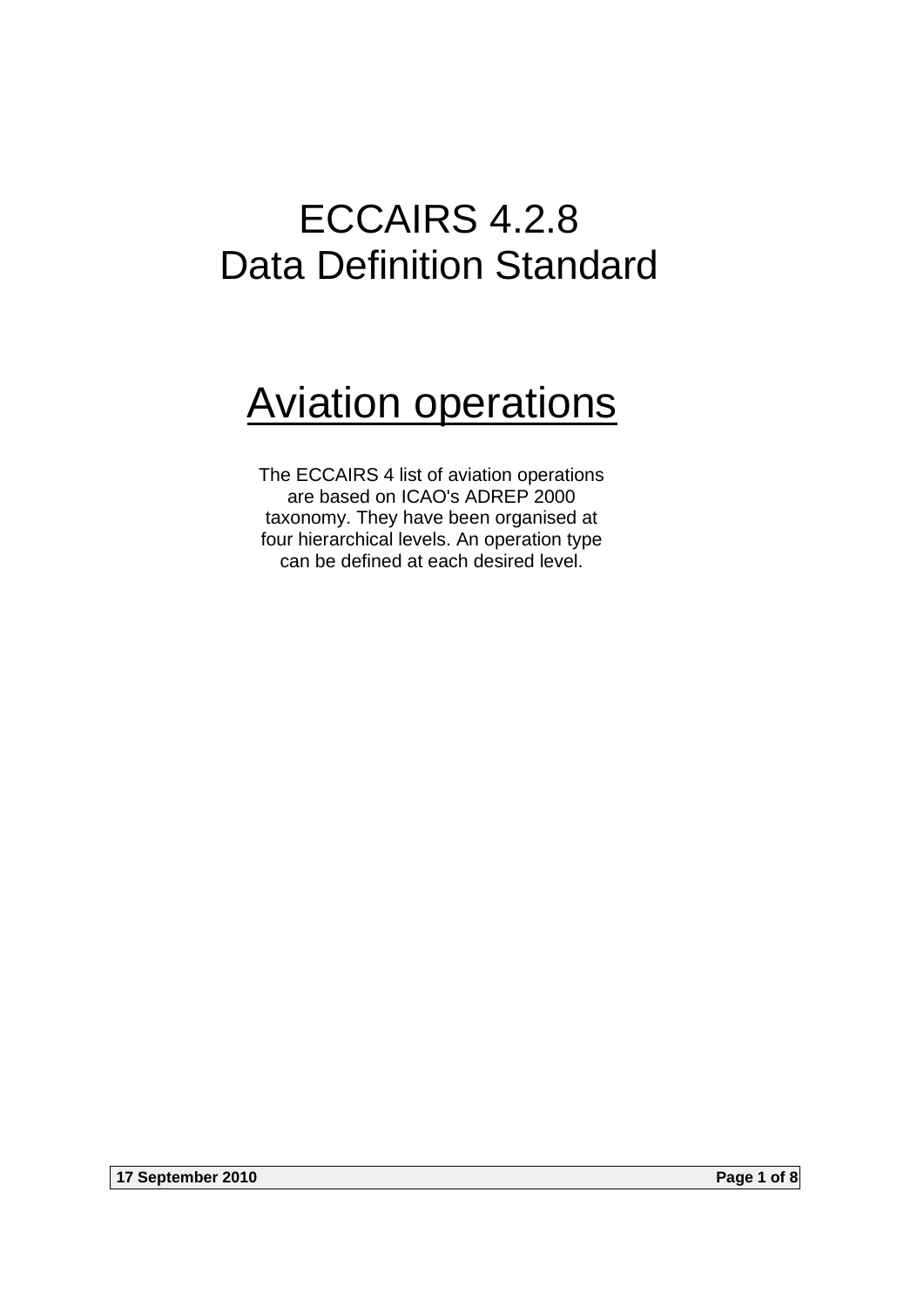| <b>ECCAIRS 4</b> |                                                  | <b>Aviation Operations</b>                                                                                                                                                                                                                                                                                                                                                                                                                                      | <b>Data Definition Standard</b>                    |
|------------------|--------------------------------------------------|-----------------------------------------------------------------------------------------------------------------------------------------------------------------------------------------------------------------------------------------------------------------------------------------------------------------------------------------------------------------------------------------------------------------------------------------------------------------|----------------------------------------------------|
| 1000000          | <b>Commercial Air Transport</b>                  |                                                                                                                                                                                                                                                                                                                                                                                                                                                                 | <b>Commercial Air Transport</b>                    |
|                  | remuneration or hire. Annex 6 Part 1, Chapter 1. | Commercial air transport operation. An aircraft operation involving the transport of passengers, cargo or mail for                                                                                                                                                                                                                                                                                                                                              |                                                    |
| 1010000          | Scheduled air service                            |                                                                                                                                                                                                                                                                                                                                                                                                                                                                 | Scheduled revenue ops                              |
|                  |                                                  | Scheduled air service: an air service open to use by the general public and operated according to a published<br>timetable or with such a regular frequency that it constitutes an easily recognizable systematic series of flights which<br>are open to direct booking by members of the public.ICAO DOC 9626.                                                                                                                                                 |                                                    |
|                  | 1010100                                          | Scheduled international                                                                                                                                                                                                                                                                                                                                                                                                                                         | International                                      |
|                  |                                                  | International air service: A flight with one or both terminals in the territory of a State, other than the State in<br>which the carrier has its principal place of business.                                                                                                                                                                                                                                                                                   |                                                    |
|                  | 1010101                                          | Scheduled international passenger flight                                                                                                                                                                                                                                                                                                                                                                                                                        | Passenger                                          |
|                  |                                                  | A flight carrying one or more revenue passengers. Note: this includes flights which carry, in addition<br>to passengers mail or cargo.                                                                                                                                                                                                                                                                                                                          |                                                    |
|                  | 1010102<br>mail.                                 | scheduled international cargo flight<br>This is to be used for all-freight services only. Cargo includes freight, unaccompanied baggage and                                                                                                                                                                                                                                                                                                                     | Cargo                                              |
|                  | 1010200                                          | scheduled domestic                                                                                                                                                                                                                                                                                                                                                                                                                                              | <b>Domestic</b>                                    |
|                  | State.                                           | A flight not classifiable as international. Domestic flight include flights flown between point within the<br>domestic boundaries of an air carrier whose principal place of business is in that State. Flights between a<br>State and territories belonging to it, as well as any flights between two such territories are also classified as<br>"domestic". This applies even though a flight may cross international waters or over the territory of another |                                                    |
|                  | 1010201                                          | scheduled domestic passenger                                                                                                                                                                                                                                                                                                                                                                                                                                    | Passenger                                          |
|                  | cargo.                                           | A scheduled flight carrying one or more revenue passengers. Note: The flight may also carry mal or                                                                                                                                                                                                                                                                                                                                                              |                                                    |
|                  | 1010202                                          | scheduled domestic cargo                                                                                                                                                                                                                                                                                                                                                                                                                                        | Cargo                                              |
|                  |                                                  | This is to be used for all-freight services. Cargo includes freight, unaccompanied baggage and mail.                                                                                                                                                                                                                                                                                                                                                            |                                                    |
| 1020000          |                                                  | non scheduled revenue operations                                                                                                                                                                                                                                                                                                                                                                                                                                | Non-scheduled revenue<br><b>ops</b>                |
| flights.         |                                                  | Charter flights and special flights performed for remuneration other than scheduled flights. This includes charter                                                                                                                                                                                                                                                                                                                                              |                                                    |
|                  | 1020100                                          | non-scheduled international                                                                                                                                                                                                                                                                                                                                                                                                                                     | International                                      |
|                  |                                                  | International air service: A flight with one or both terminals in the territory of a State, other than the State in<br>which the carrier has its principal place of business.                                                                                                                                                                                                                                                                                   |                                                    |
|                  | 1020101                                          | non-scheduled international passenger                                                                                                                                                                                                                                                                                                                                                                                                                           | Passenger                                          |
|                  | carry mail or cargo.                             | A non-scheduled revenue flight carrying one or more revenue passengers. Note: The flight may also                                                                                                                                                                                                                                                                                                                                                               |                                                    |
|                  | 1020102                                          | non-scheduled international cargo                                                                                                                                                                                                                                                                                                                                                                                                                               | Cargo                                              |
|                  | mail.                                            | This is to be used for all-freight services only. Cargo includes freight, unaccompanied baggage and                                                                                                                                                                                                                                                                                                                                                             |                                                    |
|                  | 1020200 non-scheduled domestic                   | A flight not classifiable as international. Domestic flight include flights flown between point within the                                                                                                                                                                                                                                                                                                                                                      | <b>Domestic</b>                                    |
|                  | State.                                           | domestic boundaries of an air carrier whose principal place of business is in that State. Flights between a<br>State and territories belonging to it, as well as any flights between two such territories are also classified as<br>"domestic". This applies even though a flight may cross international waters or over the territory of another                                                                                                               |                                                    |
|                  | 1020201                                          | Passenger                                                                                                                                                                                                                                                                                                                                                                                                                                                       | Passenger                                          |
|                  |                                                  | A flight carrying one or more revenue passengers. Note: The flight may also carry mal or cargo.                                                                                                                                                                                                                                                                                                                                                                 |                                                    |
|                  | 1020202                                          | Cargo                                                                                                                                                                                                                                                                                                                                                                                                                                                           | Cargo                                              |
| 1030000          |                                                  | This is to be used for all-freight services. Cargo includes freight, unaccompanied baggage and mail.                                                                                                                                                                                                                                                                                                                                                            |                                                    |
|                  | Non-revenue operations<br>1030100                | Ferry/positioning                                                                                                                                                                                                                                                                                                                                                                                                                                               | Non-revenue operations<br><b>Ferry/positioning</b> |
|                  |                                                  | Positioning: Any flight flown to position the aircraft to be used on some revenue-earning services . Also, in                                                                                                                                                                                                                                                                                                                                                   |                                                    |
|                  |                                                  | the narrow meaning of the term, any ferry flight. Ferry: a non-revenue flight flown for a positioning or other<br>purpose (such as to enable the aircraft to undergo maintenance).                                                                                                                                                                                                                                                                              |                                                    |
|                  | 1030200 Training/check                           |                                                                                                                                                                                                                                                                                                                                                                                                                                                                 | <b>Training/check</b>                              |
|                  | 1030300<br>Other                                 | A non-revenue flight carried out for the purpose of flight crew training or check.                                                                                                                                                                                                                                                                                                                                                                              | Other                                              |
|                  | Any other non-revenue operation                  |                                                                                                                                                                                                                                                                                                                                                                                                                                                                 |                                                    |
|                  | 1030400<br>Unknown                               |                                                                                                                                                                                                                                                                                                                                                                                                                                                                 | <b>Unknown</b>                                     |
|                  |                                                  | A non revenue flight the specific nature of which is not known.                                                                                                                                                                                                                                                                                                                                                                                                 |                                                    |
|                  |                                                  |                                                                                                                                                                                                                                                                                                                                                                                                                                                                 |                                                    |

**17 September 2010 Page 2 of 8**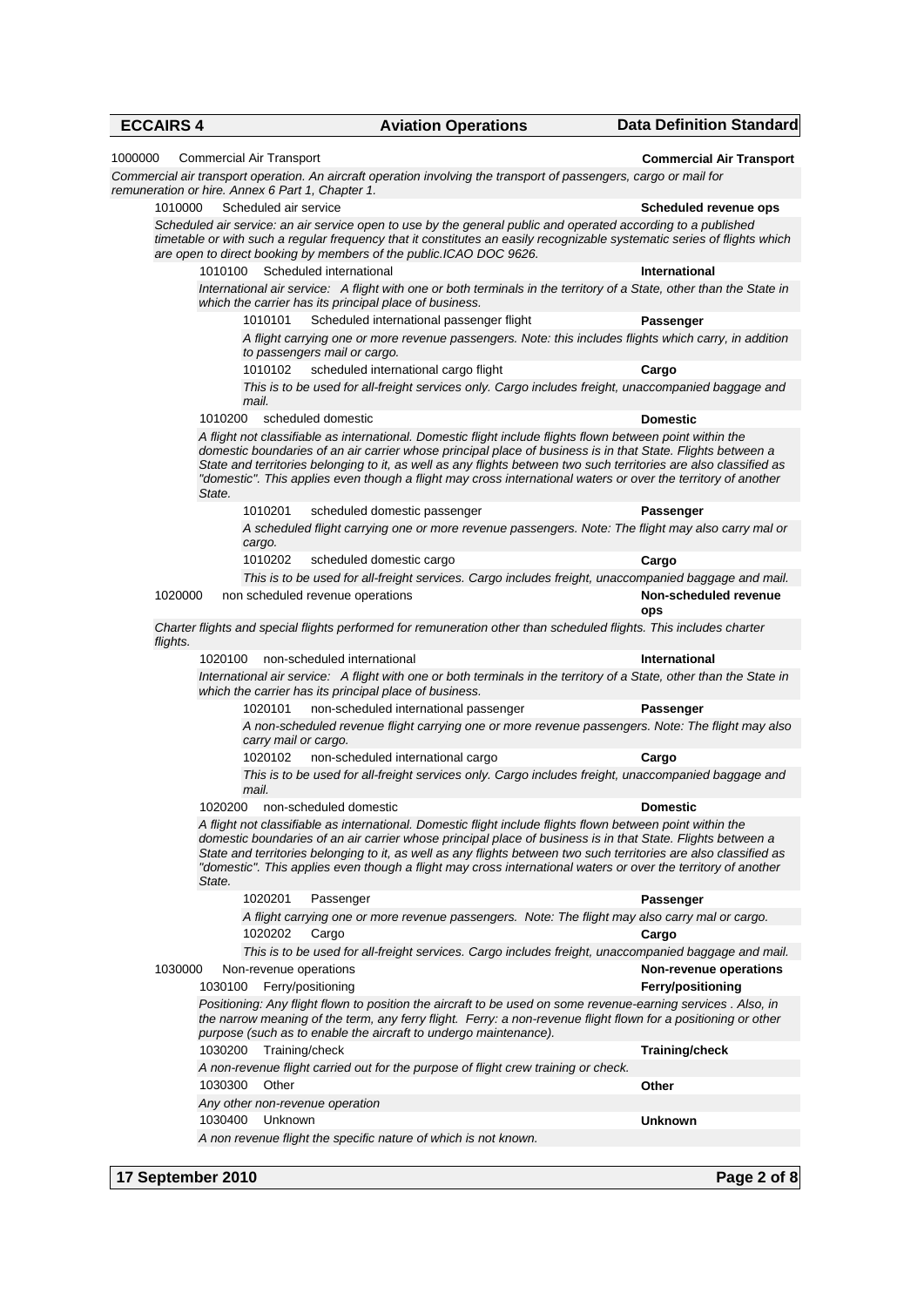| <b>ECCAIRS 4</b> |                     | <b>Aviation Operations</b>                                                                                                                                                                                                                                                                                                                                                                                                                                          | <b>Data Definition Standard</b>            |
|------------------|---------------------|---------------------------------------------------------------------------------------------------------------------------------------------------------------------------------------------------------------------------------------------------------------------------------------------------------------------------------------------------------------------------------------------------------------------------------------------------------------------|--------------------------------------------|
|                  | 1030500             | Acceptance Check flight                                                                                                                                                                                                                                                                                                                                                                                                                                             | <b>Acceptance Check flight</b>             |
|                  |                     | flights in association with aircraft acceptance or hand back                                                                                                                                                                                                                                                                                                                                                                                                        |                                            |
|                  | 1030600             | Post maintenance function check flight                                                                                                                                                                                                                                                                                                                                                                                                                              | Post maintenance<br>function check flight  |
|                  |                     | A flight to check functtions after maintenance                                                                                                                                                                                                                                                                                                                                                                                                                      |                                            |
|                  | 1030700             | Flying displays                                                                                                                                                                                                                                                                                                                                                                                                                                                     | <b>Flying displays</b>                     |
|                  |                     | Display or 'exhibition' flying (for the benefit of persons on the ground) carried out by a commercial operator.                                                                                                                                                                                                                                                                                                                                                     |                                            |
| 1040000          | Other               |                                                                                                                                                                                                                                                                                                                                                                                                                                                                     | Other                                      |
|                  | 1040100             | air taxi                                                                                                                                                                                                                                                                                                                                                                                                                                                            | Air taxi                                   |
|                  | ambulance)          | On-demand, non-scheduled flights on short notice for the carriage by air of passengers, freight or mail or any<br>combination thereof for remuneration usually performed with smaller aircraft (max 30 seats or max 3 400 kg<br>of payload capacity). Includes an on-demand flight for the specific carriage of sick or injured persons. (Air                                                                                                                       |                                            |
|                  | 1040200             | <b>Emergency Medical Service</b>                                                                                                                                                                                                                                                                                                                                                                                                                                    | <b>Emergency Medical</b><br><b>Service</b> |
|                  |                     | Helicopter Emergency Medical Service (HEMS) flight. A flight by a helicopter operating under a HEMS<br>approval, the purpose of which is to facilitate emergency medical assistance, where immediate and rapid<br>transportation is essential, by carrying:<br>(i) Medical personnel; or<br>(ii) Medical supplies (equipment, blood, organs, drugs); or<br>(iii) Ill or injured persons and other persons directly involved. Source: Appendix 1 to JAR-OPS 3.005(d) |                                            |
|                  | 1040300             | off shore flight                                                                                                                                                                                                                                                                                                                                                                                                                                                    | Off-shore                                  |
|                  | shore installation. | A flight for the carriage of passengers or freight or a combination thereof for remuneration to and from an off-                                                                                                                                                                                                                                                                                                                                                    |                                            |
|                  | 1040400             | sight seeing                                                                                                                                                                                                                                                                                                                                                                                                                                                        | Sightseeing                                |
|                  |                     | A flight for the carriage of passengers by air for remuneration which returns to the departure point.                                                                                                                                                                                                                                                                                                                                                               |                                            |
|                  | 1040500             | Other                                                                                                                                                                                                                                                                                                                                                                                                                                                               | Other                                      |
|                  |                     | A public transport operation that does not fall into any of the specific categories provided.                                                                                                                                                                                                                                                                                                                                                                       |                                            |
|                  | 1040600             | Unknown                                                                                                                                                                                                                                                                                                                                                                                                                                                             | <b>Unknown</b>                             |
|                  |                     | A public transport operation the nature of which is not within the revenue / non revenue flights but the<br>specific nature of this flight is not known                                                                                                                                                                                                                                                                                                             |                                            |
| 1050000          | Unknown             |                                                                                                                                                                                                                                                                                                                                                                                                                                                                     | <b>Unknown</b>                             |
|                  |                     | A public transport operation the nature of which is not known                                                                                                                                                                                                                                                                                                                                                                                                       |                                            |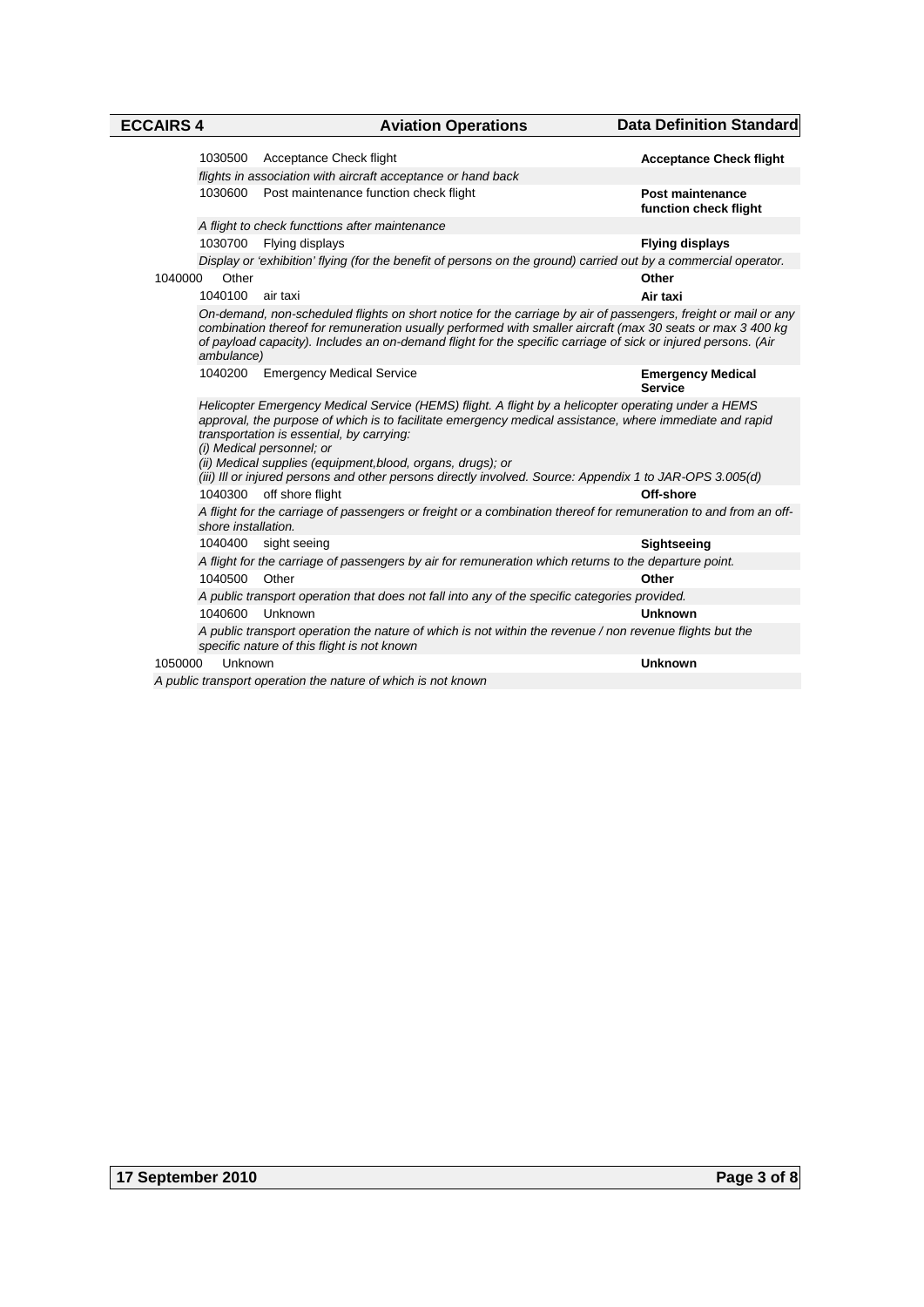| <b>ECCAIRS 4</b> |                         | <b>Aviation Operations</b>                                                                                                                                                                         | <b>Data Definition Standard</b>                |  |
|------------------|-------------------------|----------------------------------------------------------------------------------------------------------------------------------------------------------------------------------------------------|------------------------------------------------|--|
| 2000000          | <b>General Aviation</b> |                                                                                                                                                                                                    | <b>General Aviation</b>                        |  |
|                  |                         | General aviation: All civil aviation operations other than scheduled air services and non-scheduled air transport operations<br>for remuneration or hire or aerial work. Annex 6 Part1, Chapter 1. |                                                |  |
| 2010000          | Pleasure                |                                                                                                                                                                                                    | <b>Pleasure</b>                                |  |
|                  |                         | Private flying operations for no specific purpose.                                                                                                                                                 |                                                |  |
|                  |                         | 2010100 Cross-country                                                                                                                                                                              | <b>Cross-country</b>                           |  |
|                  |                         | Private flying operations for a cross-country flight.                                                                                                                                              |                                                |  |
|                  | 2010200                 | Local                                                                                                                                                                                              | Local                                          |  |
|                  |                         | Private flying operations for a local area flying.                                                                                                                                                 |                                                |  |
| 2020000          | <b>Business</b>         |                                                                                                                                                                                                    | <b>Business</b>                                |  |
|                  |                         | Flight to carry company personnel. Includes corporate operations.                                                                                                                                  |                                                |  |
| 2030000          |                         | <b>Flight Training/Instructional</b>                                                                                                                                                               | <b>Flight</b><br><b>Training/Instructional</b> |  |
|                  |                         | Flights for the specific purpose of flight training and check by an institution other than an airline                                                                                              |                                                |  |
|                  | 2030100                 | Dual                                                                                                                                                                                               | Dual                                           |  |
|                  | aircraft.               | A flight during which a person is receiving flight instruction from a properly authorized pilot on board the                                                                                       |                                                |  |
|                  | 2030200                 | Solo                                                                                                                                                                                               | Solo                                           |  |
|                  |                         | A flight in which a student pilot is the sole occupant of an aircraft.                                                                                                                             |                                                |  |
|                  | 2030300                 | Check                                                                                                                                                                                              | <b>Check</b>                                   |  |
|                  |                         | A flight carried out to verify the qualifications/ability of a license holder.                                                                                                                     |                                                |  |
|                  | 2030400                 | Other                                                                                                                                                                                              | Other                                          |  |
|                  |                         | Any other instructional flying                                                                                                                                                                     |                                                |  |
|                  | 2030500                 | Unknown                                                                                                                                                                                            | <b>Unknown</b>                                 |  |
|                  |                         | An instructional flight of unknown nature                                                                                                                                                          |                                                |  |
| 2040000          | Other                   |                                                                                                                                                                                                    | Other                                          |  |
|                  | 2040100                 | Test/experimental                                                                                                                                                                                  | <b>Test/experimental</b>                       |  |
|                  |                         | Flights for the purpose of testing aircraft (e.g. after maintenance, to obtain type certificates etc.)                                                                                             |                                                |  |
|                  | 2040200                 | Demonstration                                                                                                                                                                                      | <b>Demonstration</b>                           |  |
|                  |                         | A flight carried out to demonstrate the aircraft capabilities.                                                                                                                                     |                                                |  |
|                  | 2040300                 | Ferry/positioning                                                                                                                                                                                  | Ferry/positioning                              |  |
|                  |                         | A positioning flight not related to revenue operations                                                                                                                                             |                                                |  |
|                  | 2040400                 | Illegal                                                                                                                                                                                            | Illegal                                        |  |
|                  |                         | Any illegal operation (aircraft stolen, unauthorized flight, illegal flight)                                                                                                                       |                                                |  |
|                  | 2040500                 | Airshow/race                                                                                                                                                                                       | Airshow/race                                   |  |
|                  |                         | Flights carried out in conjunctions with airshows / air races.                                                                                                                                     |                                                |  |
|                  | 2040600                 | Other                                                                                                                                                                                              | Other                                          |  |
|                  | 2040700                 | Unknown                                                                                                                                                                                            | <b>Unknown</b>                                 |  |
|                  | not determined.         | The specific nature of the flight is that is does not belong into any of the other categories, but it is unknown or                                                                                |                                                |  |
|                  | 2040800                 | First flight                                                                                                                                                                                       | First flight                                   |  |
|                  |                         | An aircraft operation in which an aircraft is used to carry persons by air for their first flight.                                                                                                 |                                                |  |
| 2050000          | Unknown                 |                                                                                                                                                                                                    | <b>Unknown</b>                                 |  |
|                  |                         | The nature of the flight is unknown.                                                                                                                                                               |                                                |  |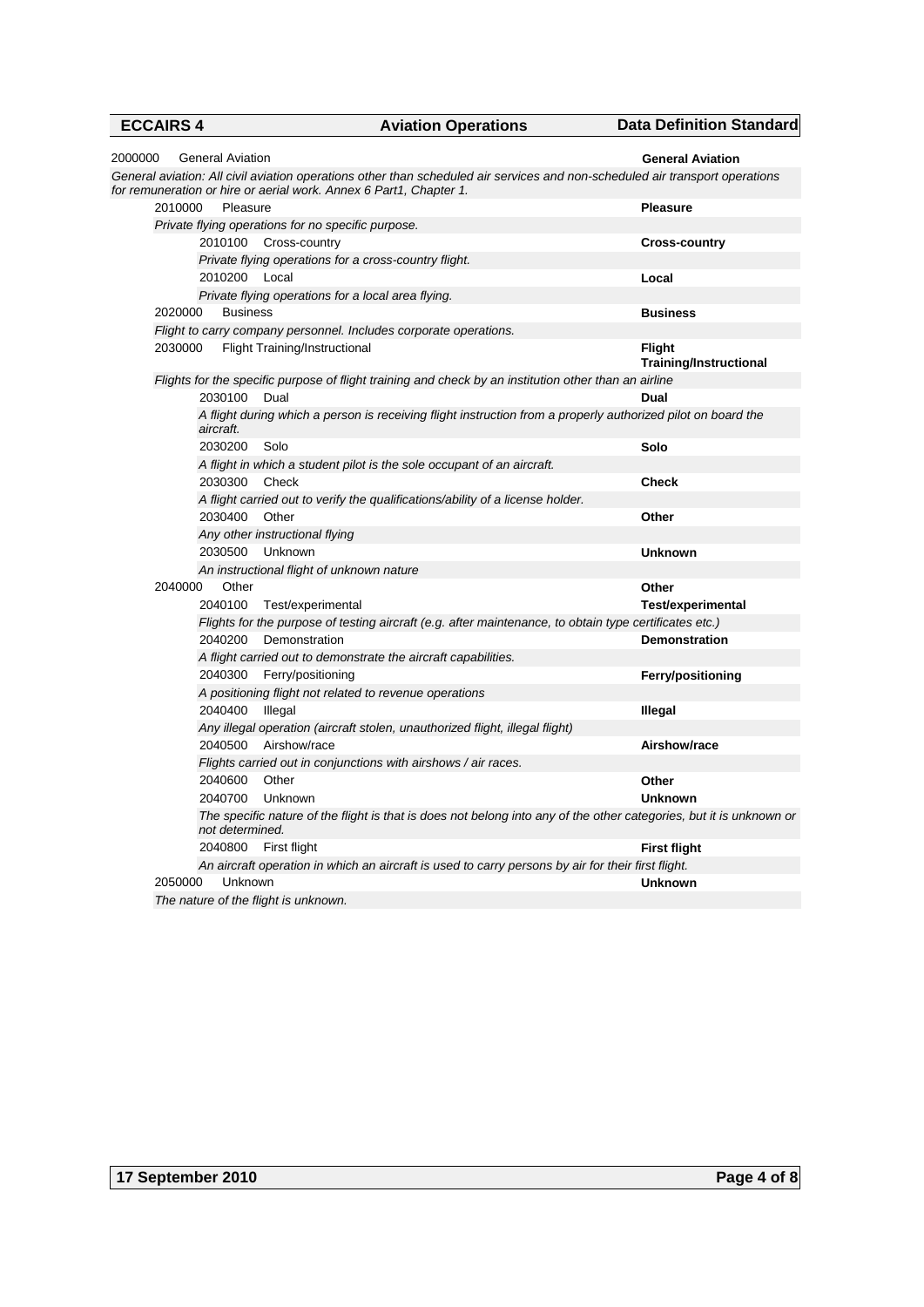**ECCAIRS 4 Aviation Operations Data Definition Standard** 

| 3000000 | <b>Aerial Work</b>                                                                                                          | <b>Aerial Work</b>                           |
|---------|-----------------------------------------------------------------------------------------------------------------------------|----------------------------------------------|
|         | Aerial work: An aircraft operation in which an aircraft is used for specialized services such as agriculture, construction, |                                              |
|         | photography, surveying, observation and patrol, search and rescue, aerial advertisement, etc. Annex 6 Part1, Chapter 1.H9   |                                              |
|         | 3010000<br>Commercial                                                                                                       | <b>Commercial</b>                            |
|         | An aerial work flight carried out for remuneration or reward.                                                               |                                              |
|         | 3010100 Aerial advertising                                                                                                  | <b>Aerial advertising</b>                    |
|         | A flight to carry out aerial advertising (e.g. banner towing)                                                               |                                              |
|         | 3010200 Aerial observation                                                                                                  | <b>Aerial observation</b>                    |
|         | A flight to carry out aerial observations (e.g. crowds etc).                                                                |                                              |
|         | 3010300 Aerial patrol                                                                                                       | Aerial patrol                                |
|         | A flight to carry out aerial patrols (e.g. pipeline controls)<br>Aerial survey<br>3010400                                   | <b>Aerial survey</b>                         |
|         | A flight to carry out aerial surveys                                                                                        |                                              |
|         | 3010500 Agricultural                                                                                                        | <b>Agricultural</b>                          |
|         | A flight to service agricultural needs (e.g. crop spraying etc.). This includes flights to and from the spray area.         |                                              |
|         | 3010600 Construction/sling load                                                                                             | <b>Construction/sling load</b>               |
|         | A flight to assist in construction work or carrying sling loads (other than logging flights)                                |                                              |
|         | 3010700 Fire fighting                                                                                                       | <b>Fire fighting</b>                         |
|         | A flight to carry out fire fighting activities (e.g. spotting, water bombing etc.). This includes flights to and from       |                                              |
|         | the fire area.                                                                                                              |                                              |
|         | 3010800<br>Government excluding state flights                                                                               | <b>Government excluding</b>                  |
|         |                                                                                                                             | state flights                                |
|         | Any government operation not covered under State flights (e.g. ambulance service operated by the Ministry<br>of Health)     |                                              |
|         | 3010900<br>Logging                                                                                                          | Logging                                      |
|         | A flight to carry out logging activities                                                                                    |                                              |
|         | 3011000 Parachute drop                                                                                                      | Parachute drop                               |
|         | A flight to carry parachutists.                                                                                             |                                              |
|         | 3011100 Photography                                                                                                         | Photography                                  |
|         | A flight to carry out aerial photography                                                                                    |                                              |
|         | 3011200 Search and rescue                                                                                                   | Search and rescue                            |
|         | A flight to carry out search and rescue operations.                                                                         |                                              |
|         | 3011300<br>Towing                                                                                                           | <b>Towing</b>                                |
|         | A flight to tow another aircraft (e.g. glider towing)                                                                       |                                              |
|         | 3011400<br>Other                                                                                                            | Other                                        |
|         | A flight carried out for aerial work other than the categories mentioned above.                                             |                                              |
|         | 3011500<br>Unknown                                                                                                          | <b>Unknown</b>                               |
|         | 3020000<br>Non-commercial                                                                                                   | Non-commercial                               |
|         | An aerial work operation not for remuneration or reward.                                                                    |                                              |
|         | 3020100 Aerial advertising                                                                                                  | <b>Aerial advertising</b>                    |
|         | A flight to carry out aerial advertising (e.g. banner towing)                                                               |                                              |
|         | Aerial observation<br>3020200                                                                                               | <b>Aerial observation</b>                    |
|         | A flight to carry out aerial observations (e.g. crowds etc).                                                                |                                              |
|         | 3020300<br>Aerial patrol                                                                                                    | Aerial patrol                                |
|         | A flight to carry out aerial patrols (e.g. pipeline controls)                                                               |                                              |
|         | Aerial survey<br>3020400                                                                                                    | <b>Aerial survey</b>                         |
|         | A flight to carry out aerial surveys<br>3020500<br>Agricultural                                                             |                                              |
|         |                                                                                                                             | <b>Agricultural</b>                          |
|         | A flight to service agricultural needs (e.g. crop spraying etc.)<br>3020600                                                 | <b>Construction/sling load</b>               |
|         | Construction/sling load<br>A flight to assist in construction work or carrying sling loads (other than logging flights)     |                                              |
|         | 3020700<br>Fire fighting                                                                                                    | <b>Fire fighting</b>                         |
|         | A flight to carry out fire fighting activities (e.g. spotting, water bombing etc.)                                          |                                              |
|         | 3020800<br>Government excluding state flights                                                                               | <b>Government excluding</b><br>state flights |
|         | Any government operation not covered under State flights (e.g. ambulance service operated by the Ministry<br>of Health)     |                                              |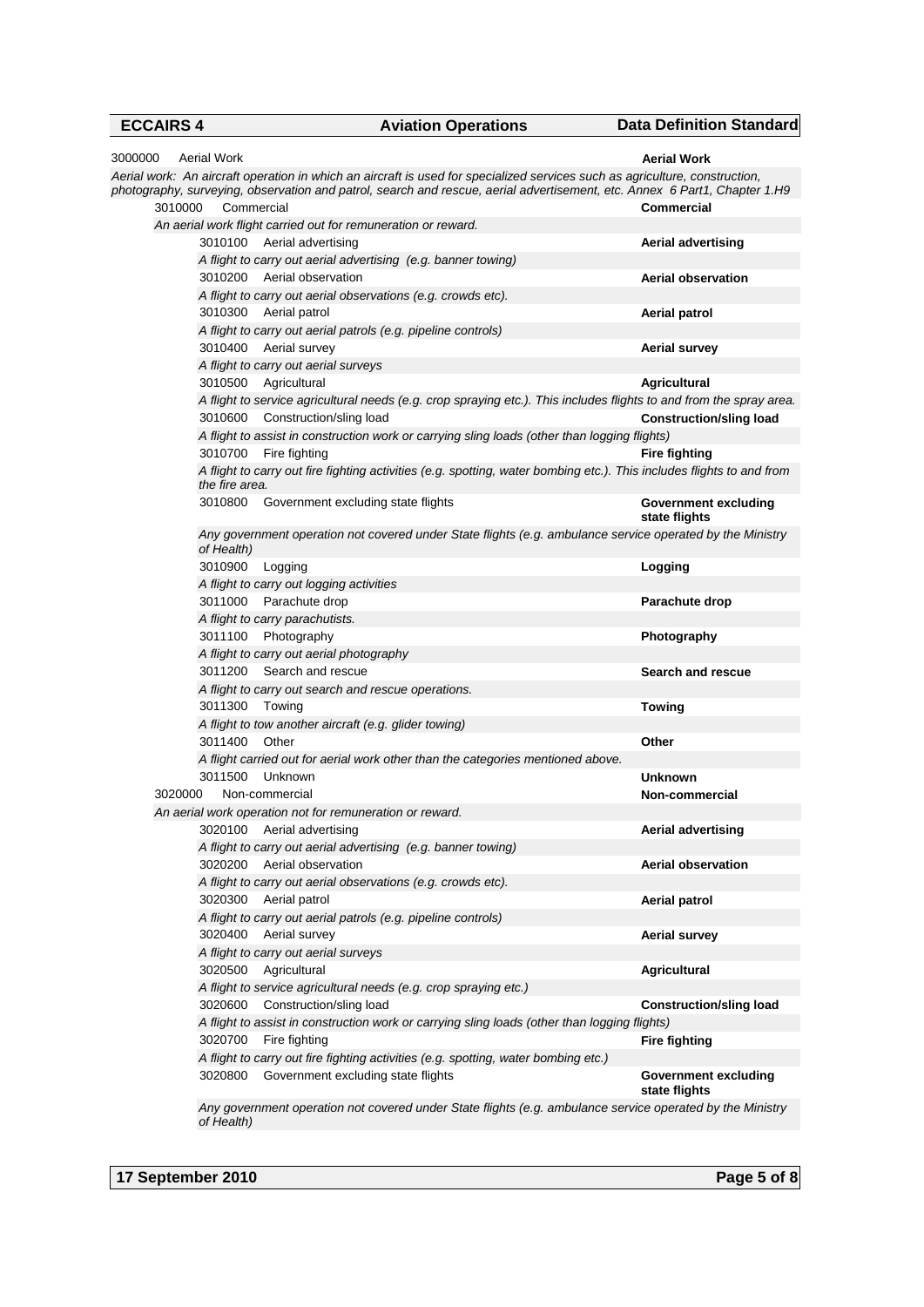**ECCAIRS 4 Aviation Operations Data Definition Standard** 

| Logging<br>3020900                                                                                                                           | Logging           |  |  |
|----------------------------------------------------------------------------------------------------------------------------------------------|-------------------|--|--|
| A flight to carry out logging activities                                                                                                     |                   |  |  |
| 3021000 Parachute drop                                                                                                                       | Parachute drop    |  |  |
| A flight to carry parachutists.                                                                                                              |                   |  |  |
| 3021100<br>Photography                                                                                                                       | Photography       |  |  |
| A flight to carry out aerial photography                                                                                                     |                   |  |  |
| 3021200 Search and rescue                                                                                                                    | Search and rescue |  |  |
| A flight to carry out search and rescue operations.<br>The use of aircraft to search for and rescue personnel in distress on land or at sea. |                   |  |  |
| 3021300<br>Towing                                                                                                                            | Towing            |  |  |
| A flight to tow another aircraft (e.g. glider towing)                                                                                        |                   |  |  |
| 3021400<br>Other                                                                                                                             | Other             |  |  |
| A flight carried out for aerial work other than the categories mentioned above.                                                              |                   |  |  |
| Unknown<br>3021500                                                                                                                           | Unknown           |  |  |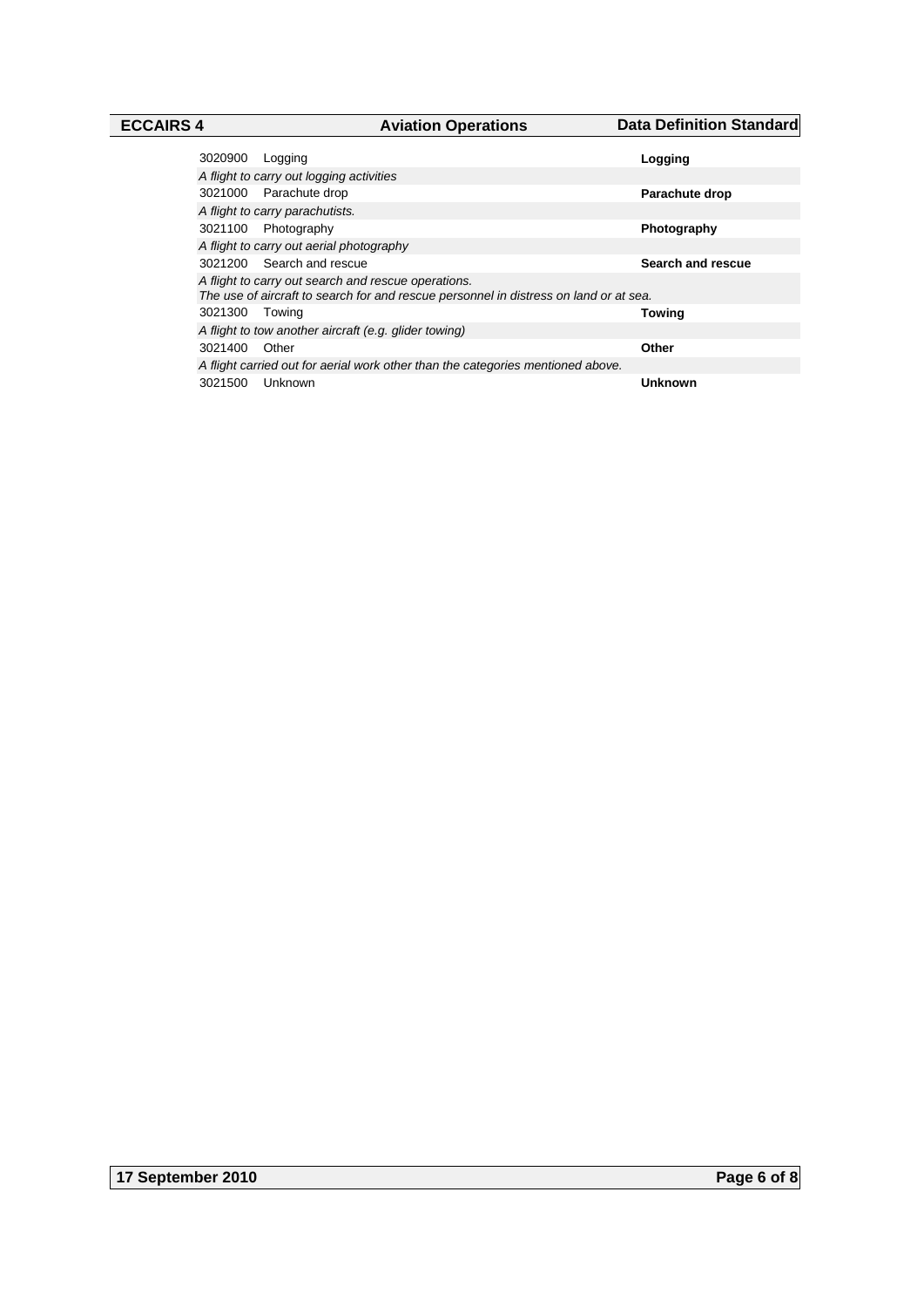| <b>ECCAIRS 4</b>                                                                                                                             |               | <b>Aviation Operations</b> | <b>Data Definition Standard</b> |
|----------------------------------------------------------------------------------------------------------------------------------------------|---------------|----------------------------|---------------------------------|
| 4000000                                                                                                                                      | State flights |                            | <b>State flights</b>            |
| State aircraft: Aircraft used in military, customs and police services shall be deemed to be state aircraft. Article 3b of the<br>Convention |               |                            |                                 |

| ention                                                                                                                         |                                                            |                 |  |
|--------------------------------------------------------------------------------------------------------------------------------|------------------------------------------------------------|-----------------|--|
| 4010000                                                                                                                        | Police                                                     | <b>Police</b>   |  |
| A flight carried out by the police                                                                                             |                                                            |                 |  |
| 4020000                                                                                                                        | Coast quard                                                | Coast guard     |  |
|                                                                                                                                | A flight carried out by the Coast Guard or similar agency. |                 |  |
| 4030000                                                                                                                        | Official                                                   | <b>Official</b> |  |
| includes VIP flights                                                                                                           |                                                            |                 |  |
| 4040000                                                                                                                        | Military                                                   | <b>Military</b> |  |
| Operations of the armed forces other than those for remuneration which should be covered under public transport<br>operations. |                                                            |                 |  |
| 4050000                                                                                                                        | Other                                                      | Other           |  |
| A state flight other than any of the specific categories (police, coast guard, official, military)                             |                                                            |                 |  |
| 4060000                                                                                                                        | Unknown                                                    | <b>Unknown</b>  |  |
|                                                                                                                                | A state flight with details unknown.                       |                 |  |